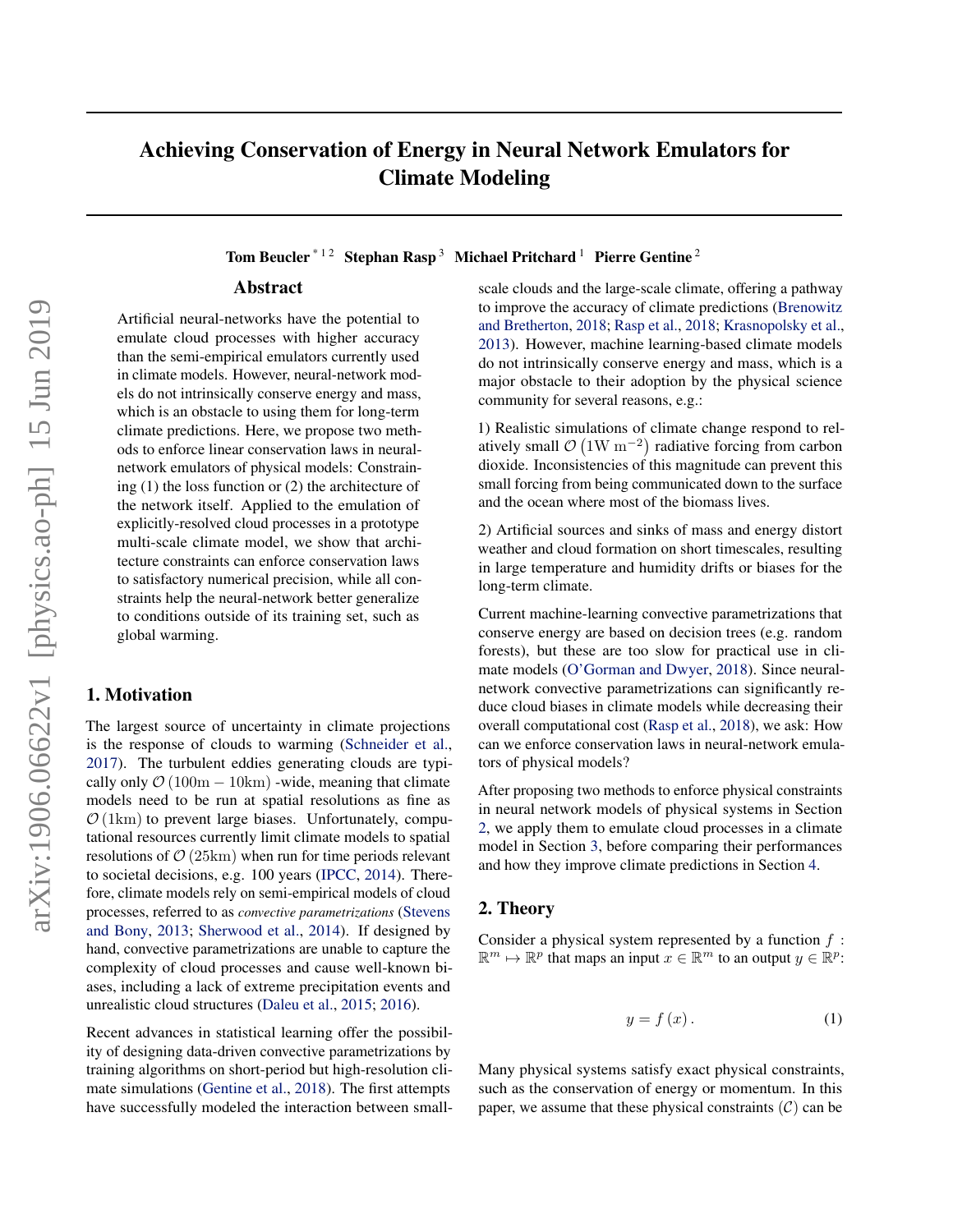<span id="page-1-0"></span>written as an under-determined linear system of rank n:

$$
(\mathcal{C}) \stackrel{\text{def}}{=} \left\{ \mathcal{C} \left[ \begin{array}{c} x \\ y \end{array} \right] = 0 \right\},\tag{2}
$$

where  $C \in \mathbb{R}^n \times \mathbb{R}^{m+p}$  is a constraints matrix acting on the input and output of the system. The physical system has n constraints, and by construction,  $n < p + m$ . Our goal is to build a computationally-efficient emulator of the physical system f and its physical constraints  $(C)$ . For the sake of simplicity, we build this emulator using a feed-forward neural network (NN) trained on preexisting measurements of x and y, as shown in Figure 1. We measure the quality of



Figure 1. Standard feed-forward configuration (NN)

(NN) using the mean-squared error, defined as:

MSE 
$$
(y, y_{NN})
$$
  $\stackrel{\text{def}}{=} \|y - y_{NN}\| \stackrel{\text{def}}{=} \frac{1}{p} \sum_{i=1}^{p} (y_i - y_{NN,i})^2$ , (3)

where  $y_{NN}$  is the neural network's output and y the "truth". Our reference case, referred to as "unconstrained neural network" (NNU), optimizes (NN) using MSE as its loss function. To enforce the physical constraints  $(C)$  in our neural network, we consider two options:

1. Constraining the loss function (NNL): In this setting, we penalize our neural network for violating physical constraints using a penalty  $P$ , defined as the residual from the physical constraints:

$$
\mathcal{P}\left(x, y_{\rm NN}\right) \stackrel{\text{def}}{=} \left\| \mathbf{C} \left[ \begin{array}{c} x \\ y_{\rm NN} \end{array} \right] \right\|. \tag{4}
$$

We apply this penalty by giving it a weight  $\alpha \in [0, 1]$  in the loss function  $\mathcal{L}$ , which is similar to a Lagrange multiplier:

$$
\mathcal{L}(\alpha) = \alpha \mathcal{P}(x, y_{NN}) + (1 - \alpha) \text{MSE}(y, y_{NN}).
$$
 (5)

2. Constraining the architecture (NNA): In this setting, we augment the simple network (NN) with n conservation layers to enforce the conservation laws

 $(C)$  to numerical precision (Figure 2), while still calculating the MSE loss over the *entire* output vector y. The feed-forward network outputs an "unconstrained" vector  $u \in \mathbb{R}^{p-n}$  whose size is only  $(p - n)$ , where  $n$  is the number of constraints. We then calculate the remaining component  $v \in \mathbb{R}^n$  of the output vector  $y_{NN}$  using the *n* constraints. This defines n constraint layers  $(CL_{1..n})$  that ensure that the final output  $y_{NN}$  exactly respects the physical constraints  $(C)$ . A possible construction of  $(CL_{1..n})$  solves the system of equations  $(C)$  from the bottom to the top row after writing it in row-echelon form. Note that the loss is propagated through the physical constraints.



Figure 2. Architecture-constrained configuration (NNA)

## 3. Application to Convective Parametrization for Climate Modeling

We now implement the three neural networks (NNU, NNL, NNA) and compare their performances in the particular case of convective parametrization via emulation of the 8,192 cloud-resolving sub-domains embedded in the Super-Parametrized Community Atmosphere Model 3.0 [\(Collins et al.,](#page-3-0) [2006;](#page-3-0) [Khairoutdinov et al.,](#page-3-0) [2005\)](#page-3-0). We simulate an "ocean world" where the surface temperatures are fixed with a realistic equator-to-pole gradient [\(Andersen and Kuang,](#page-3-0) [2012\)](#page-3-0). To facilitate the comparison, all networks have 5 hidden layers with 512 nodes each, and use leaky rectangular unit activation functions:  $x \mapsto \max(0.3x, x)$  to help capture the system's non-linearity. We use the RMSprop optimizer [\(Tieleman](#page-4-0) [et al.,](#page-4-0) [2012\)](#page-4-0) to train each network during 20 epochs, using 3 months of climate simulation with 30-minute outputs as training data.

The goal of the neural network is to predict an output vector y of size 218 that represents the effect of cloud processes on climate (i.e. convective and radiative tendencies), based on an input vector  $x$  of size 304 that represents the climate state (i.e. large-scale thermodynamic variables). The 4 conservation laws can be written as a sparse matrix of size  $4 \times (304 + 218)$  that acts on x and y to yield equation [2.](#page-0-0)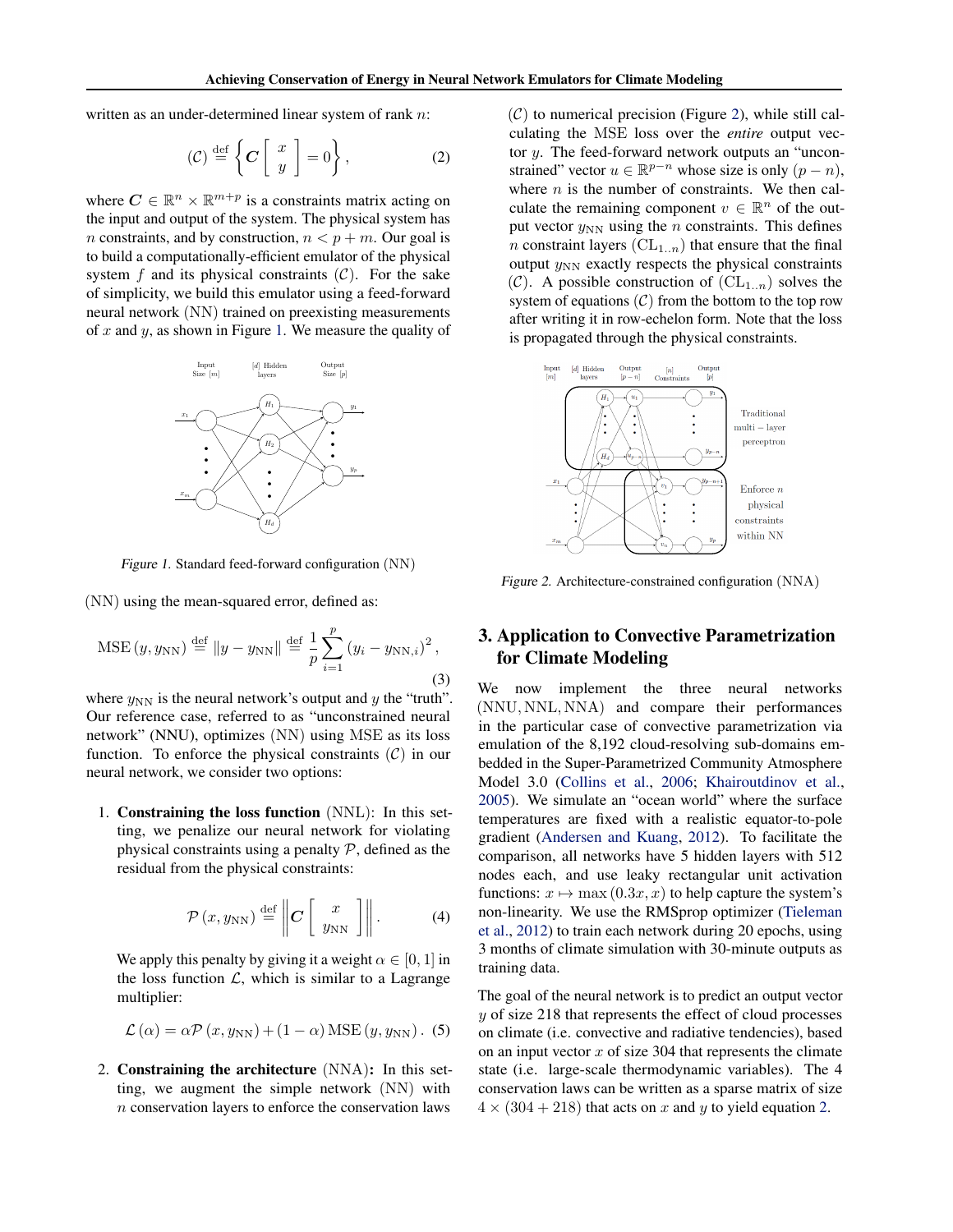Achieving Conservation of Energy in Neural Network Emulators for Climate Modeling

<span id="page-2-0"></span>

| Validation      | Metric        | Linear (MLR)             | Uncons. (NNU)                     | Loss ( $NNL_{\alpha=0.01}$ )      | Loss (NNL <sub><math>\alpha=0.5</math>)</sub> | Architecture (NNA)                      |
|-----------------|---------------|--------------------------|-----------------------------------|-----------------------------------|-----------------------------------------------|-----------------------------------------|
| <b>Baseline</b> | MSE           | $295 + 1.7.10^3$         | $156 + 1.0 \times 10^3$           | $154 + 1.0 \times 10^3$           | $177 + 1.1 \times 10^3$                       | $169 \pm 1.0 \times 10^{3}$             |
| $(+0K)$         | $\mathcal{D}$ | $28 \pm 2 \times 10^{1}$ | $458 + 5 \times 10^{2}$           | $125 + 2 \times 10^{2}$           | $5.0 + 5$                                     | $7 \times 10^{-10} + 1 \times 10^{-9}$  |
| Cl.change       | MSE           | $747 + 1 \times 10^5$    | $633 + 7 \times 10^3$             | $471 + 5 \times 10^3$             | $496 + 8 \times 10^3$                         | $567 + 8 \times 10^3$                   |
| $(+4K)$         |               | $265 \pm 2 \times 10^3$  | $3 \times 10^5 \pm 1 \times 10^6$ | $2 \times 10^3 \pm 1 \times 10^4$ | $470 + 2 \times 10^3$                         | $2 \times 10^{-9} \pm 5 \times 10^{-9}$ |

Table 1. Mean-Squared Error (skill) and Physical Constraints Penalty  $P$  (violation of energy/mass/radiation conservation laws) for different neural networks in units  $W^2$  m<sup>-4</sup> using the format (Mean  $\pm$  Standard deviation).



Figure 3.  $R^2$  scores of different neural networks simulating the outgoing longwave radiation field over the entire planet for the  $(+0K)$ dataset (first row) and (+4K) dataset (second row).

Each row of the conservation matrix  $C$  describes a different conservation law: The first row is the conservation of enthalpy, the second row is the conservation of mass, the third row is the conservation of terrestrial radiation and the last row is the conservation of solar radiation. In the architecture-constrained case, we output an unconstrained vector u of size  $(218 - 4) = 214$ , and calculate the 4 remaining components  $v$  of the output vector  $y$  by solving the system of equations  $C \begin{bmatrix} x & y \end{bmatrix}^T = 0$  from bottom to top. We evaluate the performances of (NNU, NNL, NNA) on two different validation datasets:

(+0K) An "ocean world" similar to the training dataset.

(+4K) An "ocean world" where the surface temperature has been uniformly warmed by 4K, a proxy for the effects of climate change. We do not expect (NN) to perform well in the Tropics, where this perturbation leads to temperatures outside of the training set.

#### 4. Results

Table 1 compares the performance and the degree to which each neural network violates conservation laws, as measured by the mean-squared error and the penalty  $P$ , respectively.

All neural networks perform better than the multiple-linear regression model (MLR), derived by replacing leaky rectangular units with the identity function and optimized independently. While the reference "unconstrained" network NNU performs well as measured by MSE, it does so by breaking conservation laws, resulting in a large penalty P. Enforcing conservation laws via architecture constraints (NNA) works to satisfactory numerical precision on both validation datasets, resulting in a very small penalty  $P$ . Giving equal weight to MSE and  $P$  in the loss function ( $NNL_{\alpha=0.5}$ ) leads to mediocre performances in all areas. In contrast, surprisingly, introducing the penalty P in the loss function with a very small weight ( $\alpha = 0.01$ ) leads to the best performance on the reference validation dataset  $(+0K)$ . Both constrained networks  $NNL_{\alpha=0.01}$ and NNA generalize better to unforeseen conditions  $(+4K)$ than the "unconstrained" network, suggesting that physically constraining neural networks improves their representation abilities. This ability to generalize is confirmed by the high  $R^2$ −score when predicting the outgoing longwave radiation (Figure 3), which can be used as a direct measure of radiative forcing in climate change scenarios.

Overall, our results suggest that (1) constraining the network's architecture is a powerful way to ensure energy conservation over a wide range of climates and (2) introducing a very small information about physical constraints in the loss function or/and the network's architecture can significantly improve the generalization abilities of our neural network emulators.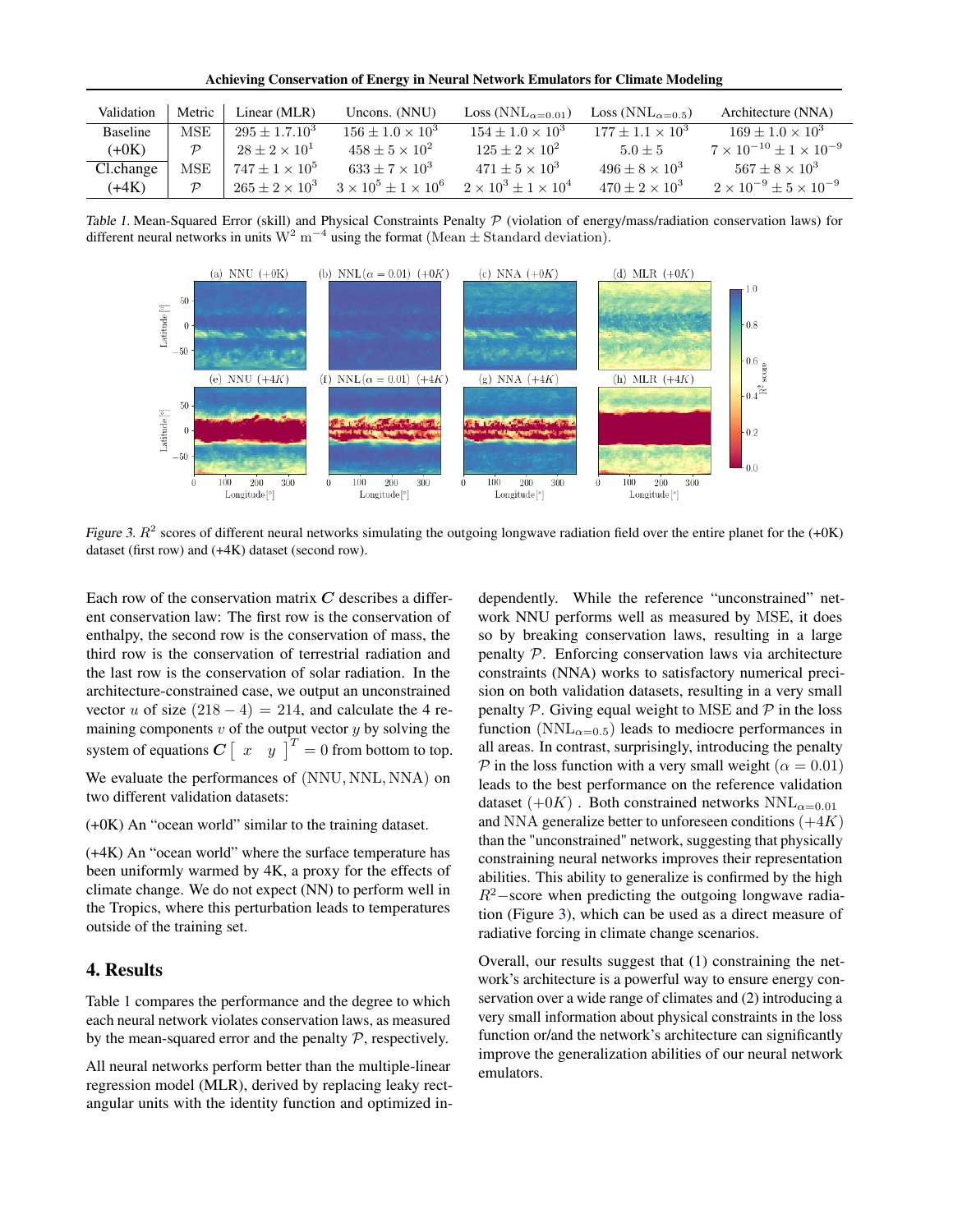#### <span id="page-3-0"></span>References

- Joseph Allan Andersen and Zhiming Kuang. Moist static energy budget of MJO-like disturbances in the atmosphere of a zonally symmetric aquaplanet. *Journal of Climate*, 25(8):2782–2804, 2012. ISSN 08948755. doi: 10.1175/JCLI-D-11-00168.1.
- Noah Domino Brenowitz and Christopher Stephen Bretherton. Prognostic Validation of a Neural Network Unified Physics Parameterization. *Geophysical Research Letters*, 45(12):6289–6298, 2018. ISSN 19448007. doi: 10.1029/2018GL078510. URL [https://www.researchgate.net/](https://www.researchgate.net/profile/Noah{_}Brenowitz/publication/325215070{_}Prognostic{_}validation{_}of{_}a{_}neural{_}network{_}unified{_}physics{_}parameterization/links/5afe3ae10f7e9b98e0197eaa/Prognostic-validation-of-a-neural-network-unified-physics-parameterization.) [profile/Noah{\\_}Brenowitz/publication/](https://www.researchgate.net/profile/Noah{_}Brenowitz/publication/325215070{_}Prognostic{_}validation{_}of{_}a{_}neural{_}network{_}unified{_}physics{_}parameterization/links/5afe3ae10f7e9b98e0197eaa/Prognostic-validation-of-a-neural-network-unified-physics-parameterization.) [links/5afe3ae10f7e9b98e0197eaa/](https://www.researchgate.net/profile/Noah{_}Brenowitz/publication/325215070{_}Prognostic{_}validation{_}of{_}a{_}neural{_}network{_}unified{_}physics{_}parameterization/links/5afe3ae10f7e9b98e0197eaa/Prognostic-validation-of-a-neural-network-unified-physics-parameterization.) Prognostic-validation-of-a-neural-networ $N$ ladimir M Krasnopolsky, Michael S Fox-Rahinovitz,
- William D. Collins, Cecilia M. Bitz, Maurice L. Blackmon, Gordon B. Bonan, Christopher S. Bretherton, James A. Carton, Ping Chang, Scott C. Doney, James J. Hack, Thomas B. Henderson, Jeffrey T. Kiehl, William G. Large, Daniel S. McKenna, Benjamin D. Santer, and Richard D. Smith. The Community Climate System Model version 3 (CCSM3). *Journal of Climate*, 19(11):2122–2143, jun 2006. ISSN 08948755. doi: 10.1175/JCLI3761. 1. URL [http://journals.ametsoc.org/doi/](http://journals.ametsoc.org/doi/abs/10.1175/JCLI3761.1) [abs/10.1175/JCLI3761.1](http://journals.ametsoc.org/doi/abs/10.1175/JCLI3761.1).
- C. L. Daleu, R. S. Plant, S. J. Woolnough, S. Sessions, M. J. Herman, A. Sobel, S. Wang, D. Kim, A. Cheng, G. Bellon, P. Peyrille, F. Ferry, P. Siebesma, and L. van Ulft. Intercomparison of methods of coupling between convection and large-scale circulation: 1. Comparison over uniform surface conditions. *Journal of Advances in Modeling Earth Systems*, 7(4):1576–1601, dec 2015. ISSN 19422466. doi: 10.1002/2015MS000468. URL [http:](http://doi.wiley.com/10.1002/2015MS000468) [//doi.wiley.com/10.1002/2015MS000468](http://doi.wiley.com/10.1002/2015MS000468).
- C L Daleu, R S Plant, S J Woolnough, S Sessions, M J Herman, A Sobel, S Wang, D Kim, A Cheng, G Bellon, P Peyrille, F Ferry, P Siebesma, and L. Van Ulft. Intercomparison of methods of coupling between convection and large-scale circulation: 2. Comparison over nonuniform surface conditions. *Journal of Advances in Modeling Earth Systems*, 8(1):387–405, mar 2016. ISSN 19422466. doi: 10.1002/2015MS000570. URL [http://www.ncbi.](http://www.ncbi.nlm.nih.gov/pubmed/27642501 http://www.pubmedcentral.nih.gov/articlerender.fcgi?artid=PMC5008117) [nlm.nih.gov/pubmed/27642501http://www.](http://www.ncbi.nlm.nih.gov/pubmed/27642501 http://www.pubmedcentral.nih.gov/articlerender.fcgi?artid=PMC5008117) [pubmedcentral.nih.gov/articlerender.](http://www.ncbi.nlm.nih.gov/pubmed/27642501 http://www.pubmedcentral.nih.gov/articlerender.fcgi?artid=PMC5008117) [fcgi?artid=PMC5008117](http://www.ncbi.nlm.nih.gov/pubmed/27642501 http://www.pubmedcentral.nih.gov/articlerender.fcgi?artid=PMC5008117).
- P. Gentine, M. Pritchard, S. Rasp, G. Reinaudi, and G. Yacalis. Could Machine Learning Break the Convection Parameterization Deadlock? *Geophysical Research Letters*, 45(11):5742–5751, jun 2018. ISSN 19448007. doi:

10.1029/2018GL078202. URL [http://doi.wiley.](http://doi.wiley.com/10.1029/2018GL078202) [com/10.1029/2018GL078202](http://doi.wiley.com/10.1029/2018GL078202).

- IPCC. *Climate Change 2013 The Physical Science Basis*. Cambridge, United KingdomNew York, NY, USA, cambridge edition, 2014. ISBN 978-92-9169-143-2. doi: 10.1017/cbo9781107415324. URL [http://ebooks.](http://ebooks.cambridge.org/ref/id/CBO9781107415324) [cambridge.org/ref/id/CBO9781107415324](http://ebooks.cambridge.org/ref/id/CBO9781107415324).
- [325215070{\\_}Prognostic{\\_}validation{\\_}](https://www.researchgate.net/profile/Noah{_}Brenowitz/publication/325215070{_}Prognostic{_}validation{_}of{_}a{_}neural{_}network{_}unified{_}physics{_}parameterization/links/5afe3ae10f7e9b98e0197eaa/Prognostic-validation-of-a-neural-network-unified-physics-parameterization.)of{\_*b*metbev62y/dbigtwsyk0\_lun5fjmggg4bBhysics{\_}parame Marat Khairoutdinov, David Randall, and Charlotte DeMott. Simulations of the Atmospheric General Circulation Using a Cloud-Resolving Model as a Superparameterization of Physical Processes. *Journal of the Atmospheric Sciences*, 62(7):2136–2154, jul 2005. ISSN 0022-4928. doi: 10.1175/JAS3453.1. URL [http://journals.](http://journals.ametsoc.org/doi/abs/10.1175/JAS3453.1)
	- and Alexei A Belochitski. Using Ensemble of Neural Networks to Learn Stochastic Convection Parameterizations for Climate and Numerical Weather Prediction Models from Data Simulated by a Cloud Resolving Model. *Advances in Artificial Neural Systems*, 2013:1–13, 2013. ISSN 1687-7594. doi: 10.1155/2013/485913. URL [http://dx.doi.](http://dx.doi.org/10.1155/2013/485913 https://www.hindawi.com/archive/2013/485913/) [org/10.1155/2013/485913https://www.](http://dx.doi.org/10.1155/2013/485913 https://www.hindawi.com/archive/2013/485913/) [hindawi.com/archive/2013/485913/](http://dx.doi.org/10.1155/2013/485913 https://www.hindawi.com/archive/2013/485913/).
	- Paul A O'Gorman and John G Dwyer. Using machine learning to represent subgrid moist convection: potential for modeling of climate, climate change and extreme events. *Journal of Advances in Modeling Earth Systems*, 10:1–18, 2018. URL [http://www.mit.edu/{~}pog/src/](http://www.mit.edu/{~}pog/src/ogorman{_}convection{_}machine{_}learning{_}2018.pdf) [ogorman{\\_}convection{\\_}machine{\\_}learn](http://www.mit.edu/{~}pog/src/ogorman{_}convection{_}machine{_}learning{_}2018.pdf)ing{\_}2018. [pdf](http://www.mit.edu/{~}pog/src/ogorman{_}convection{_}machine{_}learning{_}2018.pdf).
	- Stephan Rasp, Michael S Pritchard, and Pierre Gentine. Deep learning to represent sub-grid processes in climate models. *Proceedings of the National Academy of Sciences of the United States of America*, 115 (39):9684–9689, sep 2018. ISSN 0027-8424. doi: 10.1073/pnas.1810286115. URL [http://www.ncbi.](http://www.ncbi.nlm.nih.gov/pubmed/30190437 http://www.pubmedcentral.nih.gov/articlerender.fcgi?artid=PMC6166853 http://arxiv.org/abs/1806.04731) [nlm.nih.gov/pubmed/30190437http://www.](http://www.ncbi.nlm.nih.gov/pubmed/30190437 http://www.pubmedcentral.nih.gov/articlerender.fcgi?artid=PMC6166853 http://arxiv.org/abs/1806.04731) [pubmedcentral.nih.gov/articlerender.](http://www.ncbi.nlm.nih.gov/pubmed/30190437 http://www.pubmedcentral.nih.gov/articlerender.fcgi?artid=PMC6166853 http://arxiv.org/abs/1806.04731) [fcgi?artid=PMC6166853http://arxiv.](http://www.ncbi.nlm.nih.gov/pubmed/30190437 http://www.pubmedcentral.nih.gov/articlerender.fcgi?artid=PMC6166853 http://arxiv.org/abs/1806.04731) [org/abs/1806.04731](http://www.ncbi.nlm.nih.gov/pubmed/30190437 http://www.pubmedcentral.nih.gov/articlerender.fcgi?artid=PMC6166853 http://arxiv.org/abs/1806.04731).
	- Tapio Schneider, João Teixeira, Christopher S. Bretherton, Florent Brient, Kyle G. Pressel, Christoph Schär, and A. Pier Siebesma. Climate goals and computing the future of clouds. *Nature Climate Change*, 7(1):3–5, 2017. ISSN 1758-678X. doi: 10.1038/ nclimate3190. URL [https://www.nature.com/](https://www.nature.com/articles/nclimate3190) [articles/nclimate3190](https://www.nature.com/articles/nclimate3190).
	- Steven C. Sherwood, Sandrine Bony, and Jean Louis Dufresne. Spread in model climate sensitivity traced